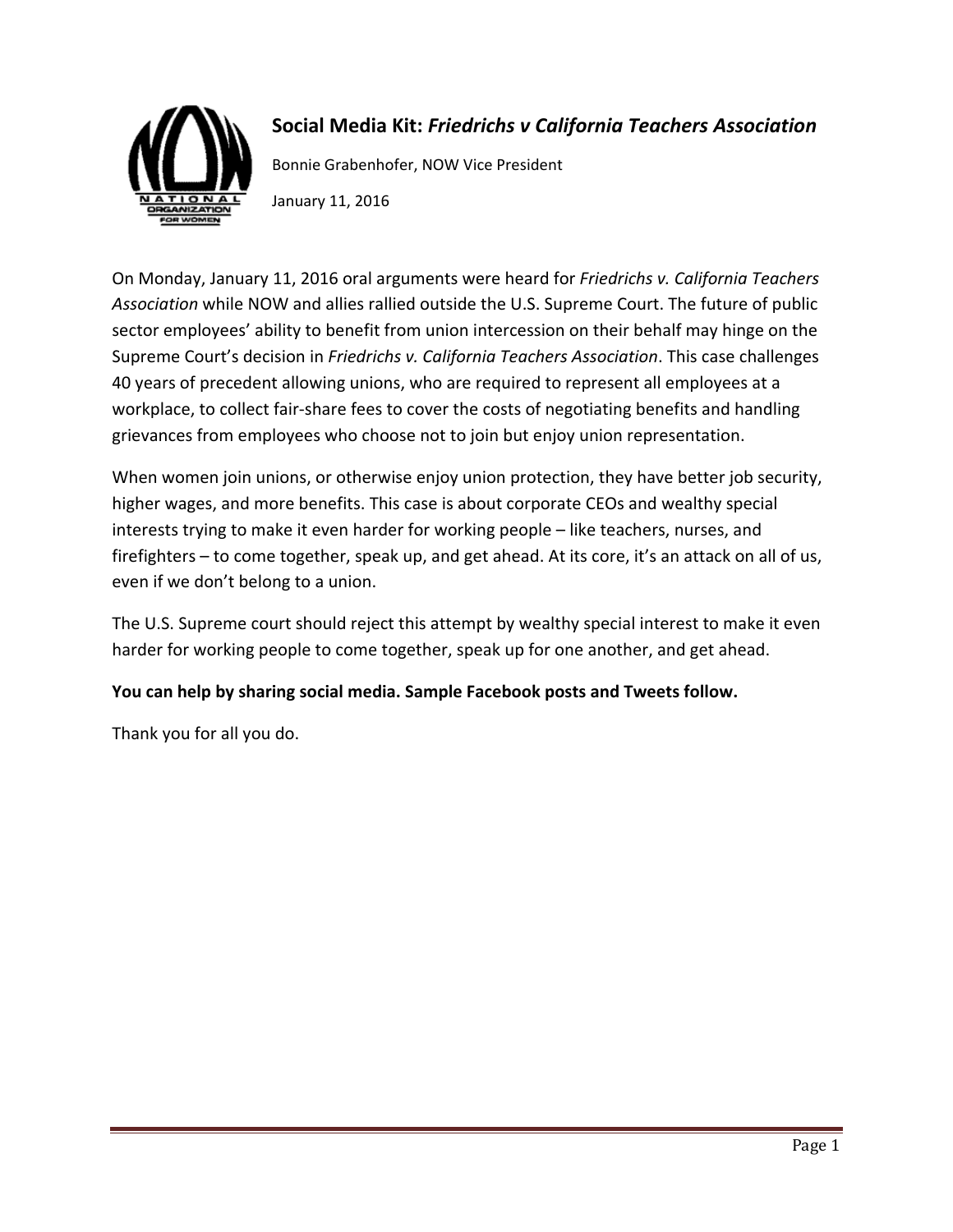# **Facebook Posts**

#### **Facebook Post One**

It's time to stop anti-worker billionaires from attacking our freedom to join together in unions and improve the lives of all working people! A Supreme Court case called *Friedrichs v California Teachers Association* is a direct assault on our ability to #worktogether Learn more: [www.americaworkstogether.us](http://www.americaworkstogether.us/)

Download graphic: <http://bit.ly/1VILJmP>



#### **Facebook Post Two**

Everyone who works should be able to make ends meet, have a say about their futures, and have the right to #worktogether for better wages and benefits that can sustain their families. Learn more: [www.americaworkstogether.us](http://www.americaworkstogether.us/)

Download graphic: <http://bit.ly/1IQRuNG>

We're heard when we're united.

> **Don't silence** our voice.

> > America Works Together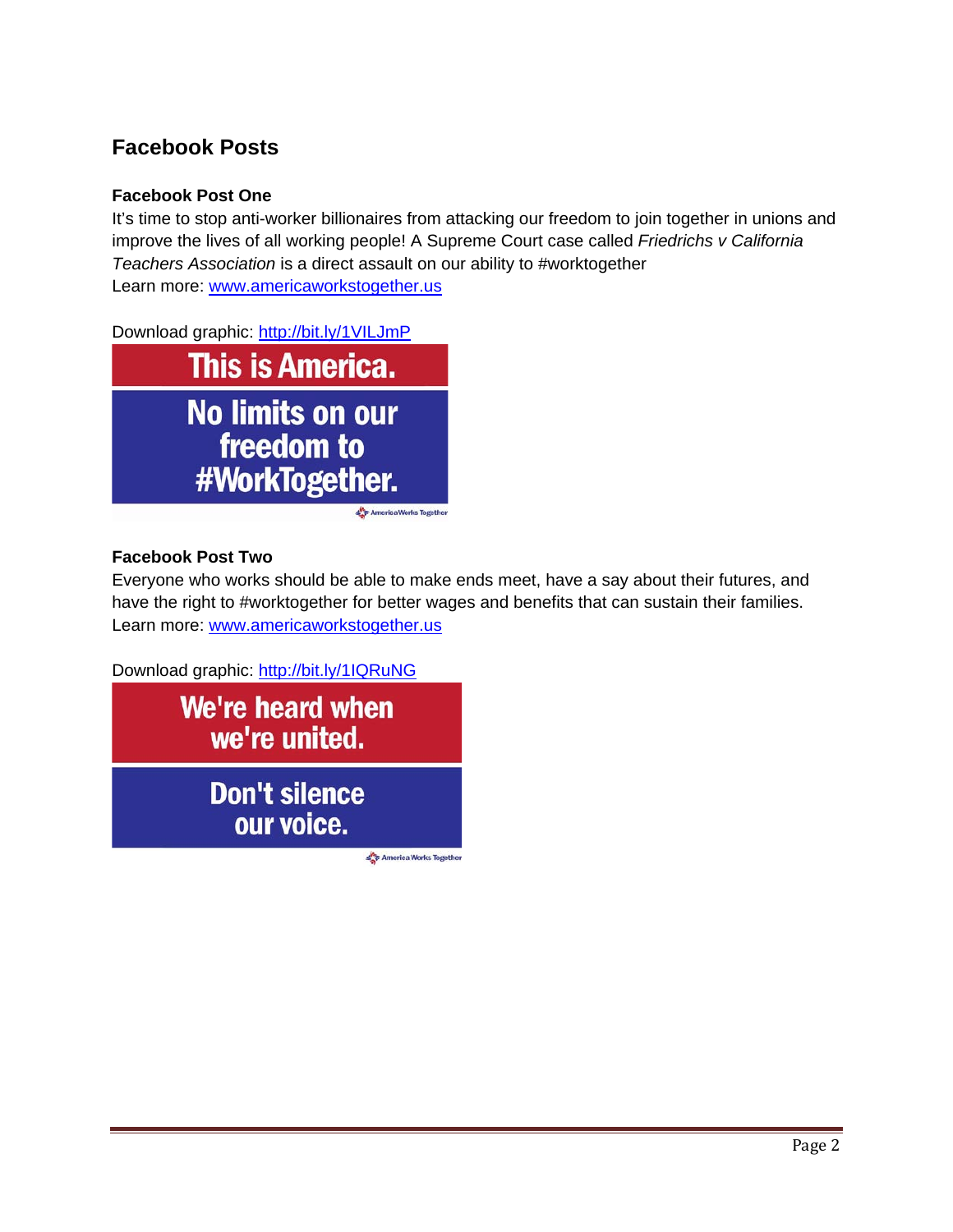#### **Facebook Post Three**

Women and people of color who join together in a union have better wages, health care and retirement benefits. They raise the bar for pay nationwide. A Supreme Court case called *Friedrichs v California Teachers Association* could hurt our ability to #worktogether and get ahead. Learn more: [www.americaworkstogether.us](http://www.americaworkstogether.us/)

Download graphic:<http://bit.ly/22KMLnl>



#### **Facebook Post Four**

When corporate CEOs and wealthy special interests succeed at manipulating the rules in their favor by making it even harder for Americans to #worktogether, everyone suffers. Learn more: [www.americaworkstogether.us](http://www.americaworkstogether.us/)

Download graphic: <http://bit.ly/1Uwo3kw>

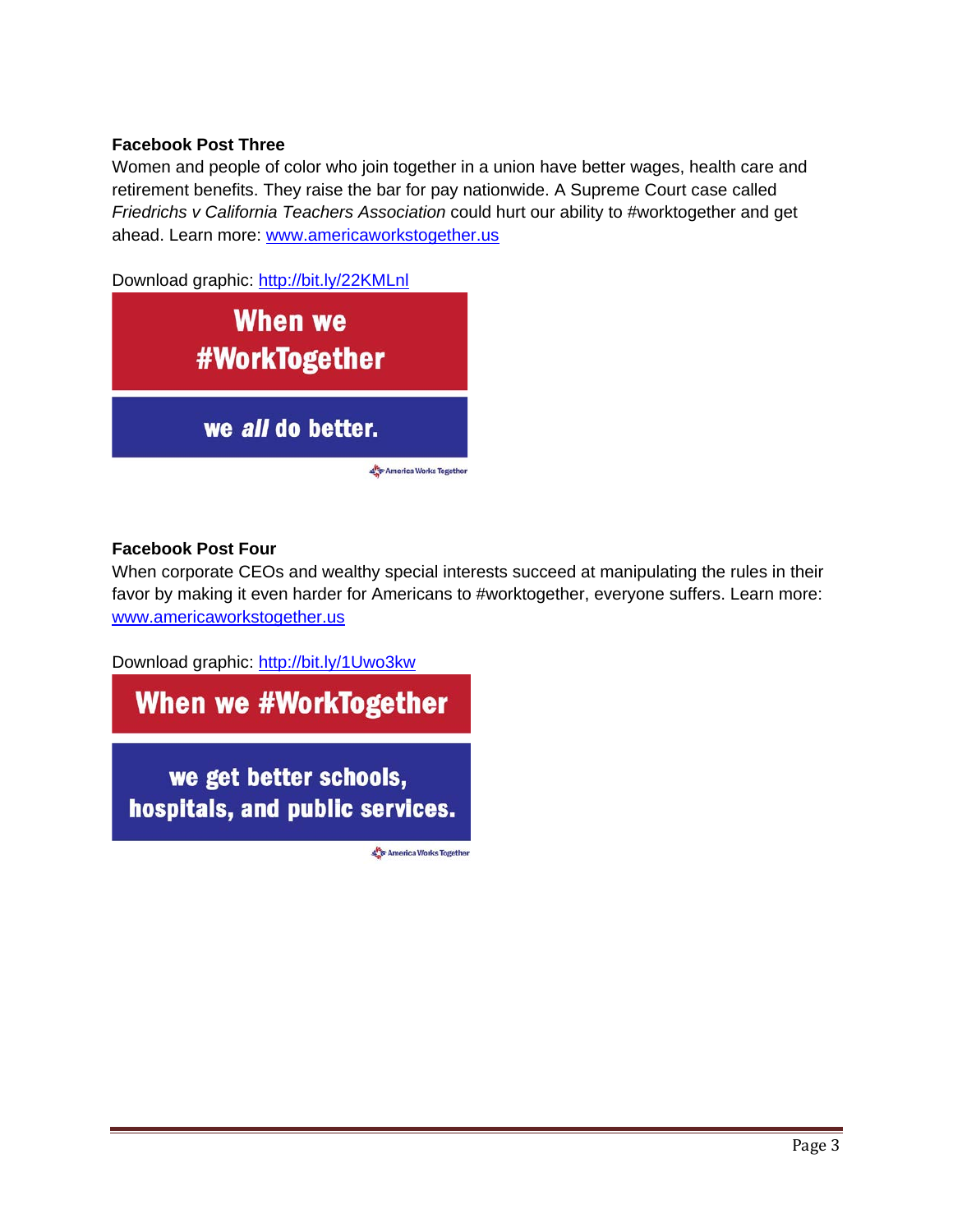# **Tweets**

Click to Tweet: Right-wing billionaires are attacking our freedom to #worktogether through unions & improve everyone's lives [http://www.americaworkstogether.us](http://www.americaworkstogether.us/)

Download graphic to attach to the tweet:<http://bit.ly/1JXw7Ff>



Click to Tweet: Everyone deserves the right to #worktogether for better wages and benefits to sustain their families #SCOTUS [http://www.americaworkstogether.us](http://www.americaworkstogether.us/)

Download graphic to attach to the tweet:<http://bit.ly/1TExvlO>



Click to Tweet: Women and people of color who #worktogether through a union earn better wages & benefits. [http://www.americaworkstogether.us](http://www.americaworkstogether.us/)

Download graphic to attach to tweet:<http://bit.ly/1OO5uUC>

**When we #WorkTogether** we all do better. & America Works Together